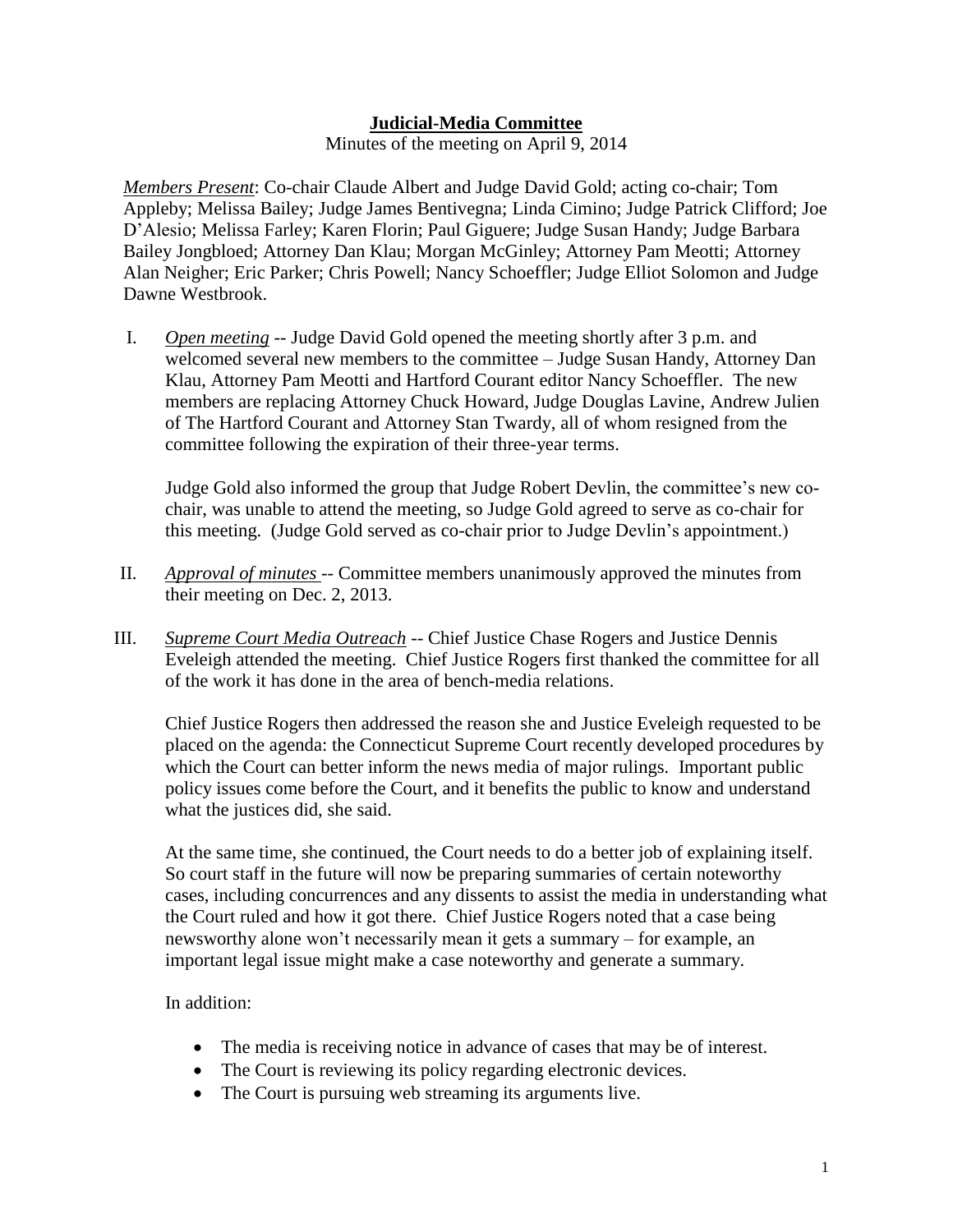The Judicial-Media Committee will be asked to assist in helping the Court plan a half-day seminar for journalists on covering the Supreme Court.

In completing their presentation, Chief Justice Rogers and Justice Eveleigh asked the committee for any suggestions it might have, especially since the outreach efforts continue to be a work in progress. Suggestions included having the Court identify former law clerks who would be willing to speak to the media and help them understand a ruling; developing a pool of attorneys who would be willing to speak on background; and considering whether to develop a way for the media to request a summary of a case in advance.

IV. *Updates – Events Subcommittee and Arrest Report Work Group* -- Judge Handy updated the committee on the *2014 Law School for Journalists*, which she and the Events Subcommittee organized in conjunction with the state Department of Correction. The program took place at York Correctional Institution, included a tour and was well received by the journalists who attended.

Ms. Karen Florin next updated the committee on the Arrest Reports Work Group. The group was appointed after the December 2013 meeting to review the situation that occurs when a speedy arrest occurs and a defendant makes bond, meaning that a judge does not make a finding of probable cause at an arraignment. When this happens, the arrest report is not available to the reporter through the Court because it is not made part of the court file.

The group has met once. According to Ms. Florin, judges do not believe they should get involved with the issue because the police report does not come before them. Mr. Claude Albert added that the group likely will concentrate on prosecutors and police in terms of trying to resolve the issue. Attorney Klau cited a case pending before the Connecticut Supreme Court that involves police reports and said it may resolve the issue to some extent.

V. *Discussion & vote regarding how media is defined for purposes of approving camera requests* -- Committee members reviewed and discussed a proposal from the Media Subcommittee which suggested new criteria to use in determining whether an individual or entity should be allowed to bring in a camera to photograph/videotape court proceedings.

As defined by Section 1-10A of the Connecticut Practice Book, "'media' means any person or entity that is regularly engaged in the gathering and dissemination of news and that is approved by the office of the chief court administrator." The subcommittee recommended the following be used by the Chief Court Administrator in making the determination:

• The person, entity or organization certifies that he/she/it has a permanent address for purposes of service of process, notice, and/or contact by third parties and the chief court administrator's office.